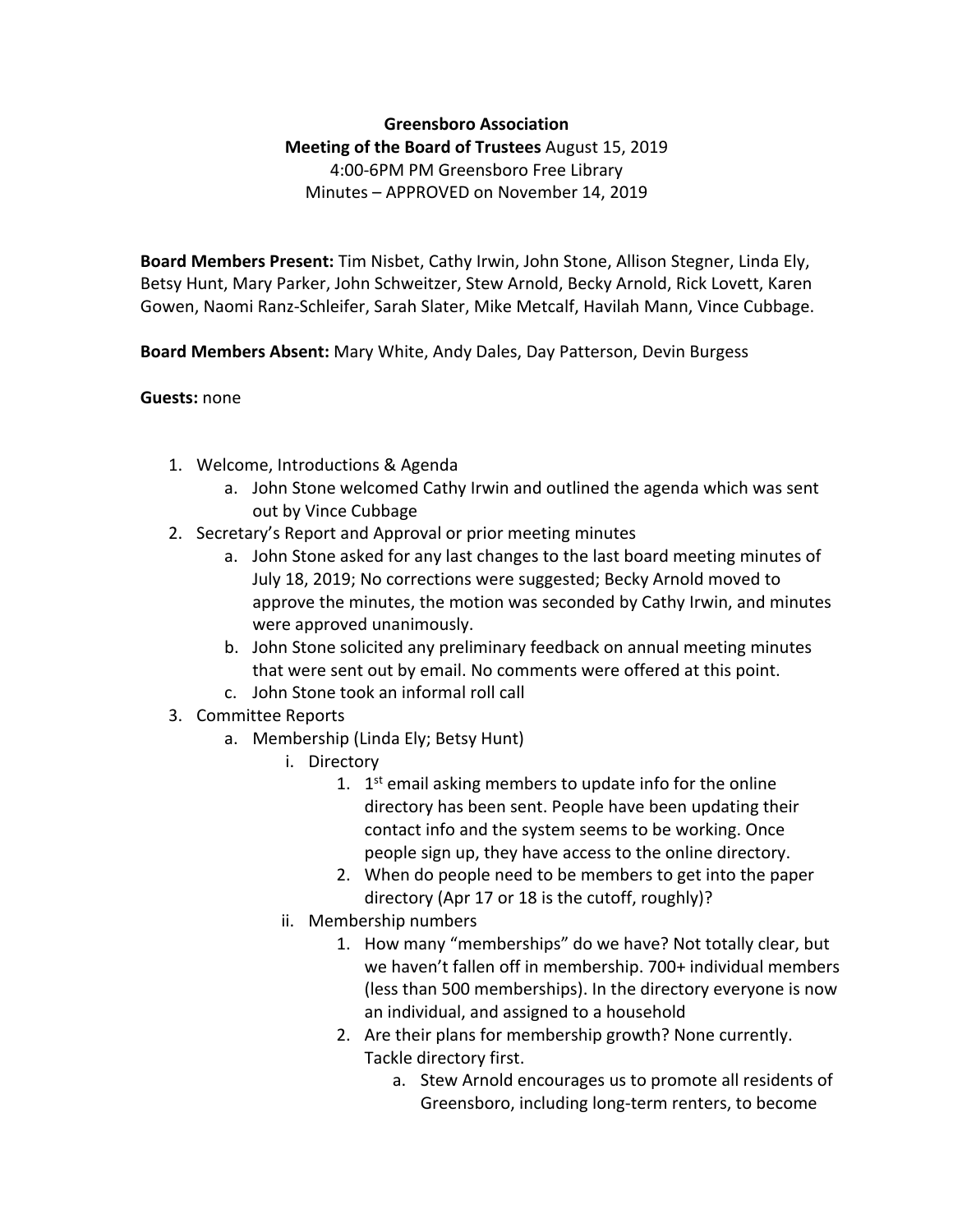members. Naomi Ranz-Schleifer asks if renters as members would be in conflict with our by-laws

- b. Betsy Hunt suggests regular communication from the GA to the membership to engage more people
- c. John Stone reminds us that 8-10 years ago GA made an initiative to engage more members, including locals, and did a demographic study. It's a lot of work, but worth doing.
- d. Suggested sign-up sheet for GA membership at the Greater Greensboro Priorities meeting on Aug. 22, 2019. Becky Hunt, Stew Arnold, John Stone, and Naomi Ranz-Schleifer discussed presenting at that meeting.
- b. Nominating (not discussed)
- c. Communications (Sarah Slater and Karen Gowen)
	- i. Plan is to increase social media communications to drive traffic to the website, monthly communications with a likely increase to weekly in summer as warranted. Content will be:
		- 1. Stories that remind people why they love Greensboro. Examples: first ice on lake, trails opening, fishing derby, snow out.
		- 2. News that is timely, including grantee stories/spotlight. Will look to board members to be sources of content.
	- ii. Communications re: Annual meeting
		- 1. Communications committee will do a piece on the annual meeting and posting of minutes.
		- 2. Did anyone take photos of the annual meeting?
	- iii. Logistical things:
		- 1. Linda will create a new email address specifically for communications
		- 2. Reminder/nudge to committee chairs for committee reports. Please send to Vince Cubbage and John Stone as well as Betsy Hunt who will collect and post committee reports.
	- iv. Will there be monthly communications by email? More likely they will be posted to the website, which would then translate to social media.
- d. Governance (Havilah)
	- i. Plan to do an extensive review and implementation of bylaws by next summer. Board members will be tapped for updates to bylaws
- e. Finance (Rick Lovett)
	- i. Investment account: Kestra Acct should have all money through July  $1<sup>st</sup>$ . Kestra is 95% of our assets, with a  $3<sup>rd</sup>$  party. We control very little of our money through the checking account.
		- 1. Investment returns on Kestra: Board wanted it all liquid in the  $1<sup>st</sup>$  year. 1% returns, now in money market funds.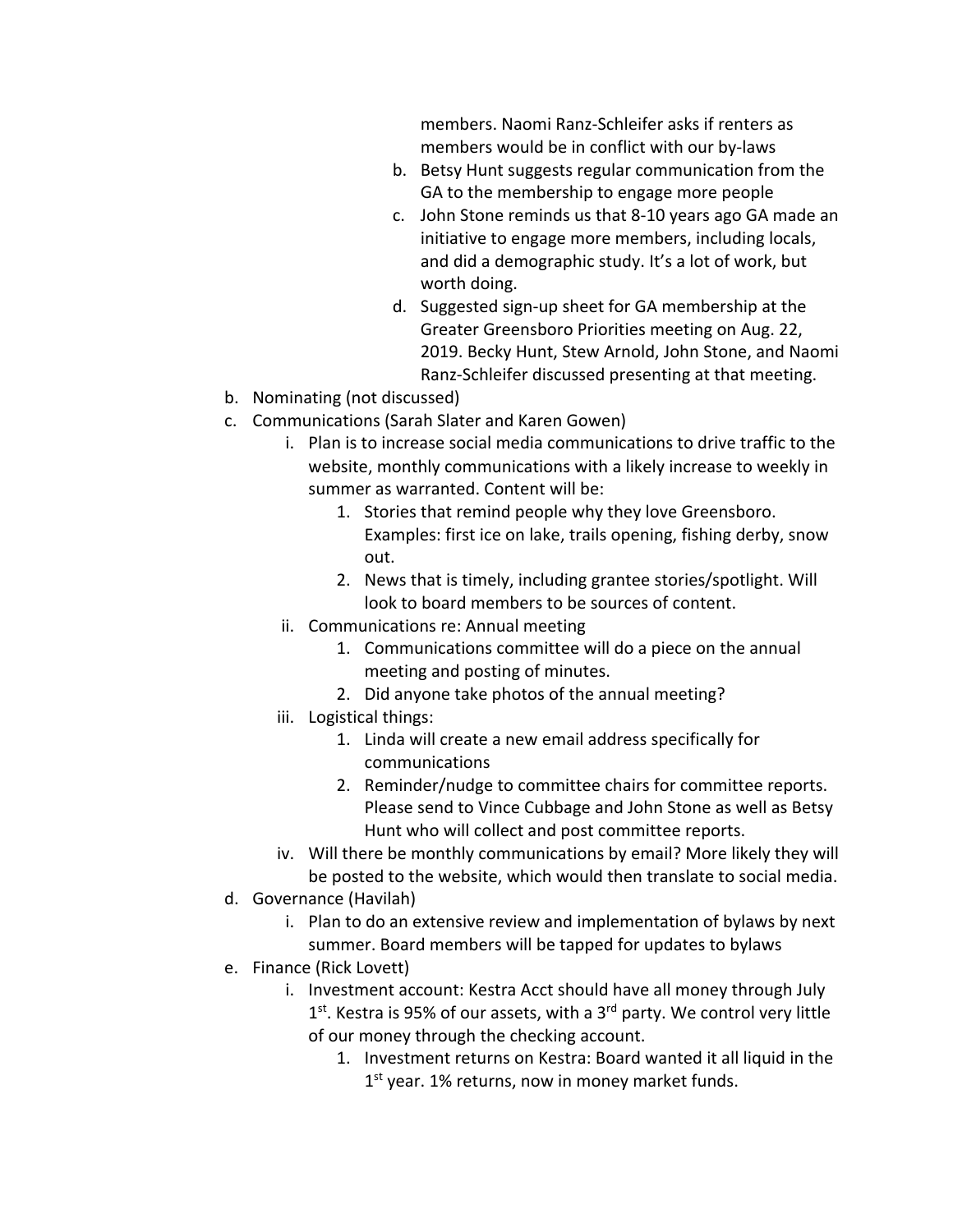- 2. If we're not happy with the returns, we should look at the investment policy statement. Factors we considered: how long are we investing and how liquid do we want to be?
- 3. John Schweitzer: grant committee is wanting a 3% return
- ii. We have a budget, but checking acct has \$\$ in it. So we do have a "rainy day" fund which we use it as a buffer this time of year so that we can pay out grants before all the annual dues are in. Also serves as a cushion so that if things come up in the middle of the year, we are able to help (e.g., the day care, several years ago).
- iii. We have not had an auditor since last year. The auditor position was for balancing the check book at the end of the year, and to review our few expenses. However, CPAs and auditors can't do an audit because they must follow generally accepted auditing standards. Even a "review" has very specific rules. But we could have someone do an "inspection" of the books.
	- 1. Havilah Mann encourages us to move away from the language "audit" or "review" because they have a legal connotation. Formalizing infrastructure will allow us to put multiple checks in place. The biggest thing we need to follow through on is donor intent and classification of where they want their donations to go. If we want to go the extra mile and have an inspection of the books, they could focus on this. Recommendation to either eliminate the inspection altogether of to change the wording.
	- 2. We are now on QuickBooks, so can reconcile monthly. Thus, audit or review maybe not necessary.
- iv. Informal/known action item: Finance committee will present current policy to the board within the next 3-4 weeks, and ultimately will revisit the investment policy statement. Finance committee will liaise with the Fund for Greensboro committee. Report will be delivered to the Board at the fall meeting.
- v. Committee should develop a board package that include various Quarterly financial pieces of information
- vi. **Action Item:** revise Postage line item
- f. Fund for Greensboro (Becky Arnold)
	- i. 1781 Society
		- 1. The plan was to hold an event, or something at the annual meeting, to recognize founding members of the 1781 Society this summer, but it didn't come together. Would like to do have something (a small social event) next year. There are 35 members currently.
			- a. Tim Nisbet, John Schweitzer, Cathy Irwin volunteer to plan this for next summer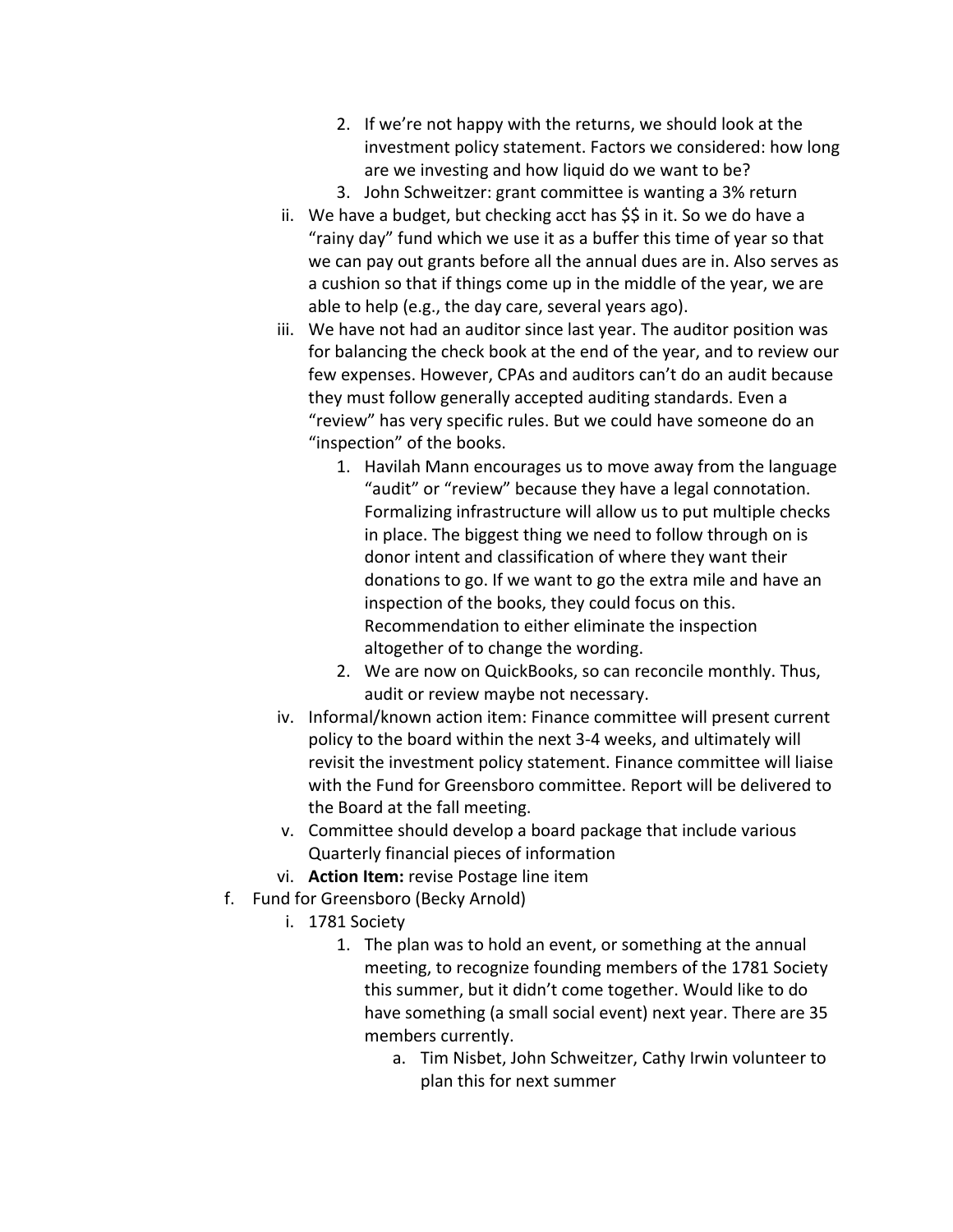- b. Next summer is the 80<sup>th</sup> anniversary of the Greensboro Association (bylaws). But celebration of 80<sup>th</sup> anniversary should be kept separate from the 1781 event
- c. Do we need a social committee?
- 2. We should make the 1781 Society more visible on the website (Mary Parker)
- 3. **Action item:** Becky will write something up for the website/communications.
- g. Lake (Stew Arnold)
	- i. Lake quality is good.
	- ii. Studying Phosphorus in our lake versus others around the state
		- 1. June, July, and Aug phosphorus data have been collected.
		- 2. This would make a good monthly communications message.
	- iii. Lake level: This summer there has been a larger opening at the weir than we've had in the past. Lake is currently at a summer low and may drop lower. We typically get a lake level increase in Nov and spring. John collects weekly lake level data at the dam, 3.5 years of data. Level should be lower this winter.
	- iv. Shoreline protection. We should make an effort to educate our members/community. Perhaps offer an evaluation of one's shoreline, offer a certification if a landowner take steps to protect their shoreline.
	- v. We have a small watershed relative to the size of our lake, and half of that is up Porter Brook. How is town treating Gebbie Rd.? What are they doing to intelligently prevent excess runoff?
	- vi. Dam integrity: We should stay in touch with Hardwick Electric and be watchful: if there is an opportunity, we should consider purchasing it
	- vii. Committee plans to continue to follow these water quality issues: geese, loons, town wastewater, lanterns, fireworks
	- viii. Knotweed: is this within the scope of this committee? Board agrees that it is no. Topics like this (emerald ash borer, loosestrife, etc.) may fall under the purview of the conservation committee
	- ix. Boat safety: Should we supply a report/reminder? Seems sensible to re-post the same document every year, sent out in spring.
	- x. Annual fishing report: We should be supplying this (GA board voted in favor of this), but we have not been. Karen Gowen solicited a fishing report, but to no avail.
- h. Grants (John Schweitzer)
	- i. The committee Tabled 2 grant proposals:
		- 1. Planning commission, to conduct a housing assessment: \$500- 750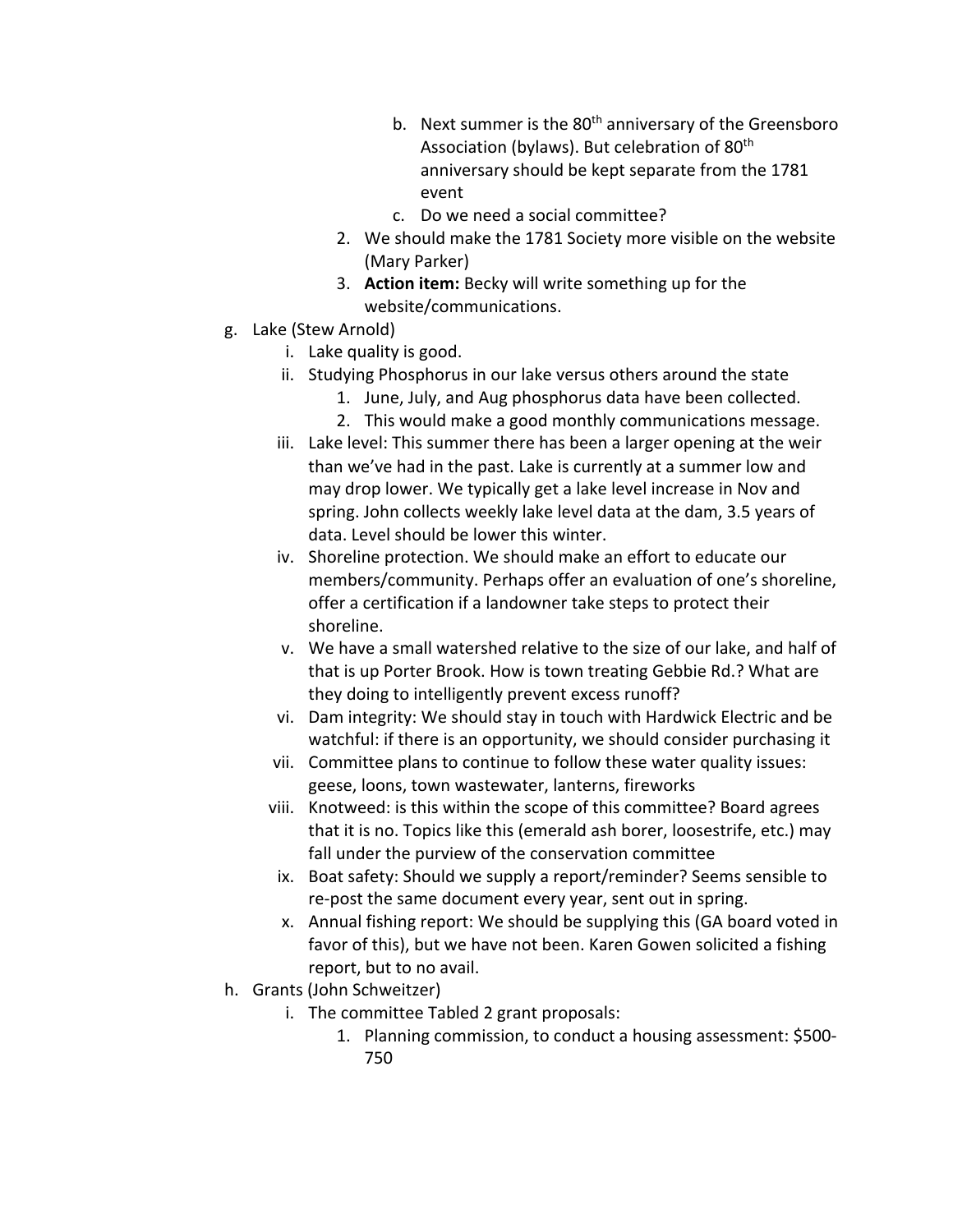- 2. NICKO (?): wants to have a community "conversation." Decided not to fund this until Greensboro has completed its planning meetings
- 3. A request from AWARE, last week
- 4. Total requests of \$2200; May seek another \$1000 for some of these grants later in the year
- 5. Mike Metcalfe and John Schweitzer are thinking we ought to give \$500 to AWARE and \$500 to the planning commission, \$0 to NICKO.
	- a. Naomi Ranz-Schleifer: didn't Grants Committee decide not to fund the planning commission because they may get state funding? Propose tabling all but AWARE.
	- b. Motion: John Schweitzer moves to give \$500 to AWARE,. Seconded by Linda Ely
		- i. Discussion: Tim Nisbet suggests amending the amount to \$1000. Rick Lovett affirms that we can afford the increase (this year our budget came in at \$15500, while the board approved budget cap for this year was \$17k)
		- ii. Naomi Ranz-Schleifer suggests that the full grants committee should have a chance to look at the applications first, then make a recommendation to the board, as this is the appropriate procedure. Can the board vote by email later? In recognition of this point, John Schweitzer withdraws his motion.
- ii. Should we mention these last grants at the Greater Greensboro Priorities meeting on the  $22<sup>nd</sup>$  (to emphasize the role we play in the community) or is that outside the scope? General agreement that the Greater Greensboro Priorities meeting is a very targeted one, and it's not a good time to be bringing up new topics.
- iii. Have this year's grant applicants (both awarded and rejected) been notified? Not completely.
- i. Community Initiatives and Events (Naomi Ranz-Schleifer)
	- i. Question to the board: should events like the Caspian Challenge be under the purview of this committee?
		- 1. Don Jenkins doesn't want to chair the Caspian Challenge even if it's not its own committee
		- 2. John Stone: is Events AND Community Initiatives this now one committee and we're just not sure where to put the Caspian Challenge, or is the question whether to split the committee in two?
		- 3. Does the Annual Meeting fall to this committee?
	- ii. Focus on Greater Greensboro Priorities meeting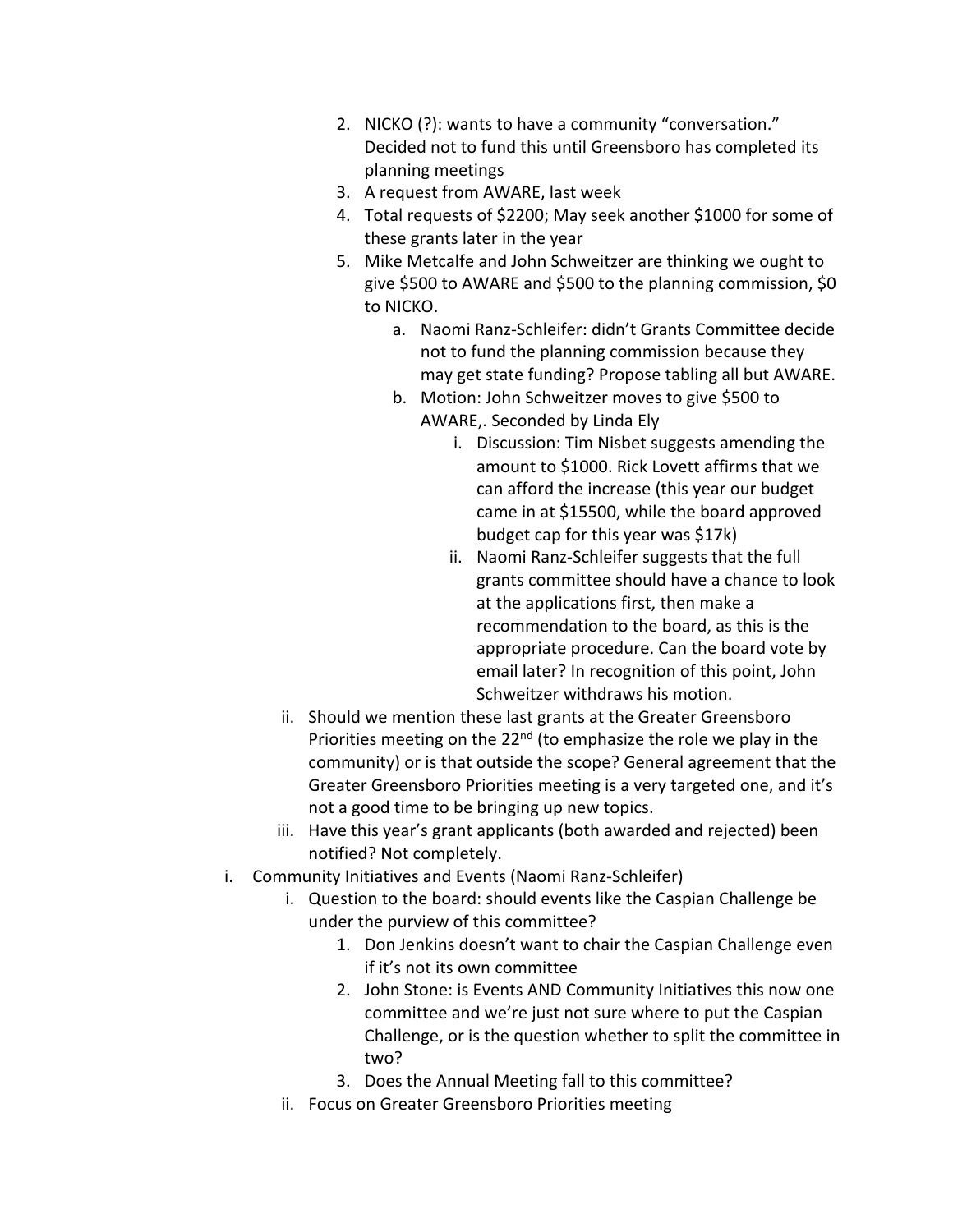- 1. John Stone: do we want to have an opinion as a board on what the Greater Greensboro priorities are?
- 2. Naomi Ranz-Schleifer: let's see what the community decides the priorities are, and then we can see where those overlap with GA mission/goals
- iii. Should this committee be split in two (Events, and Community Initiatives)
	- 1. John Stone: should Zoning be part of this committee?
		- a. Zoning comes out of the town plan, more of a legal issue.
	- 2. **Action Item**: codify/make a choice regarding Community initiatives and events committee (Vince Cubbage)
- iv. Town Plan (raised by Stew Arnold)
	- 1. How/whether to address rentals with too many people
- j. Conservation (Allison Stegner)
	- i. Can't imagine the GA doing any big, on-the-ground initiatives (at this point), but can imagine leveraging communication to our membership about conservation issues
	- ii. John Schweitzer: Asks for a list of possible actionable conservation issues that the board can discuss.
		- 1. Allison Stegner: there are far too many possible issues that we could tackle—rather, the board should decide what the priorities are and what we want to spend our time/money on
	- iii. Liaise with the town conservation commission?
	- iv. Should we combine lake and conservation committees? Should be discussed with Vince
- 4. Annual meeting recap and Conservation
	- a. Board agrees that the design worked well
	- b. We did not read the list of people who passed away over the last year. Was this over-looked, or was it intentional?
	- c. No complaints overall about the traditions that we skipped.
	- d. General board agreement that it was good to skip the police report; however, several members noted that they missed this.
- 5. 2020 meeting planning
	- a. Volunteers for planning team:
		- i. Naomi Ranz-Scheliefer suggests that the 1781 party planners do this
		- ii. Proposal that Annual meeting will be planned by the exec committee
- 6. New business
	- a. New business is worthy of a special meeting (Linda Ely)
	- b. Approach to taking positions on controversial issues (e.g., zoning…)
		- i. We should participate in these conversations, but not on individual projects (LE)
		- ii. Let's plan a phone-in, specific meeting for the whole board (Karen Gowan)